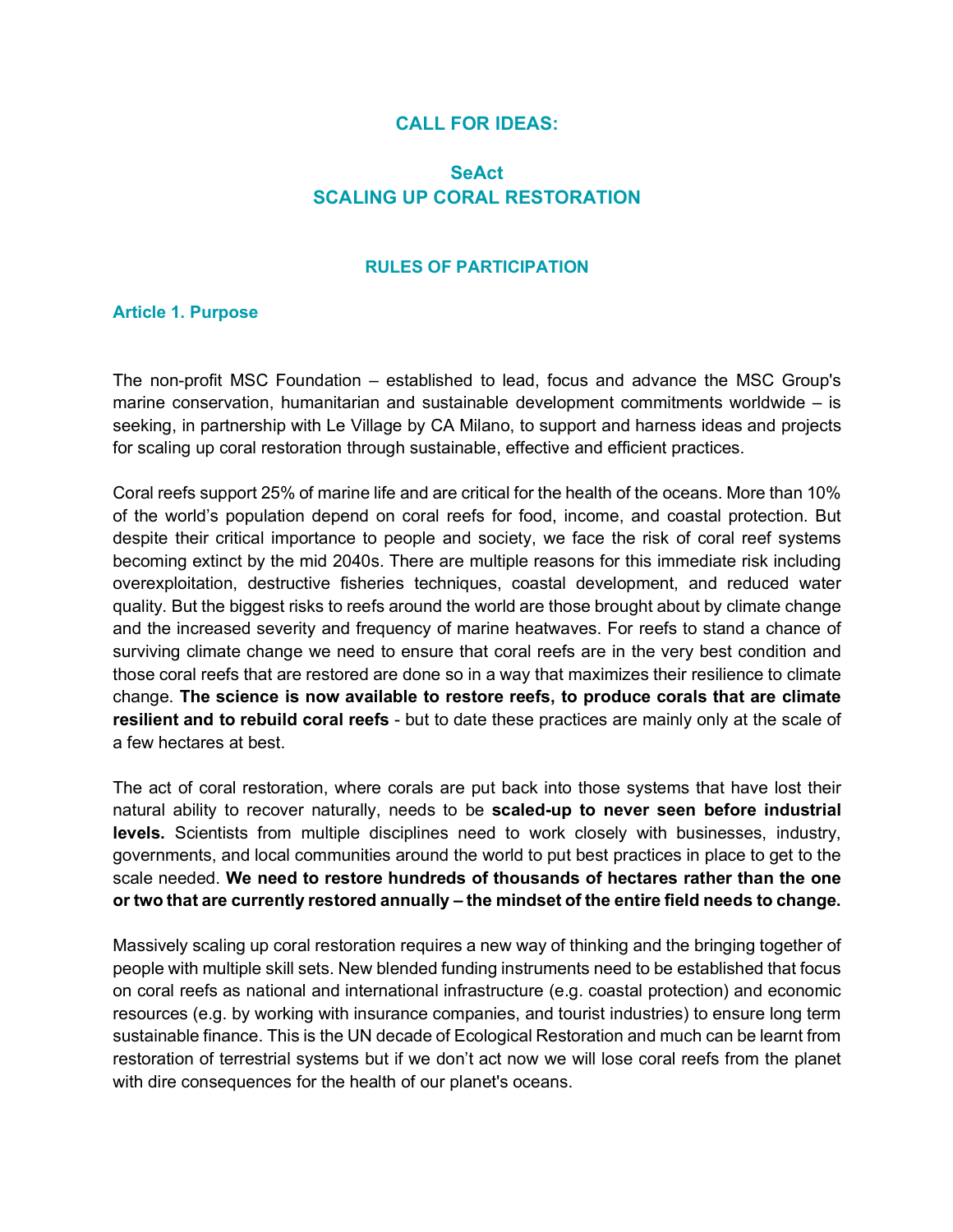### **Article 2. Who we are looking for and the requirements for participation**

**AIM**: **Coral reefs** support 25% of marine life and are critical to the health of the oceans. More than 10% of the world population **depends on coral reefs** for food, income and coastal protection. But despite their critical importance to people and society, **we face the risk of coral reef systems becoming extinct by the mid-2040s.**

There are multiple reasons for this, including **overexploitation**, **destructive fishing techniques**, **coastal development**, **reduced water quality** and above all **global heating**, with increasingly severe and frequent marine heatwaves. For coral reefs to survive, we need to ensure they are restored in a way that maximises their resilience to global heating.

In accordance with the **MSC Foundation's vision** "*to restore the critical balance between people and nature within a generation*" and **its mission** "*to utilize MSC's global reach and unique knowledge of the sea to take immediate action that contributes to protecting and nurturing the blue planet and all its people*", the **MSC Foundation is seeking to assist and partner**  with innovative people/organisations that support the scaling up of coral reef restoration **and resilience techniques that are environmentally friendly**.

These **innovative ideas and projects** could harness **innovative strategies**, **technologies**, **materials** and/or **techniques** that are in harmony with the marine environment, such as the 3D printing of coral structures or the application of mass production techniques to the performance of restoration tasks, etc.

**PROCESS:** We are calling for organizations that can help define the coral restoration pipeline and identify bottlenecks, define opportunities for sustainable economics through engagement with different stakeholders, and produce a global coral restoration strategy supported by creative and novel business development.

Current coral restoration practices can be considered as a pipeline of activity that involves several steps, for example:

- 1) First, the most suitable environments need to be selected based on environmental conditions, current health status and reasons for their degradation (damaged systems capable of supporting reef growth but with original impacts removed) and the likelihood of being able to attract restoration funding (requiring the development of new economic models and identification of new stakeholders). It may also be possible to use current scientific knowledge to identify high value sites based on the likelihood of those environments being less impacted by near-future climate change.
- 2) Secondly, species to be restored need to be identified and stocks supplied (from natural ecosystems but also nursery environments (field or laboratory based). These stocks should focus on the most climate resilient species either through careful selection in the field or stress hardening in the laboratory. Business opportunities exist for organizations to supply stress-hardened corals suitable for restoration in different parts of the world.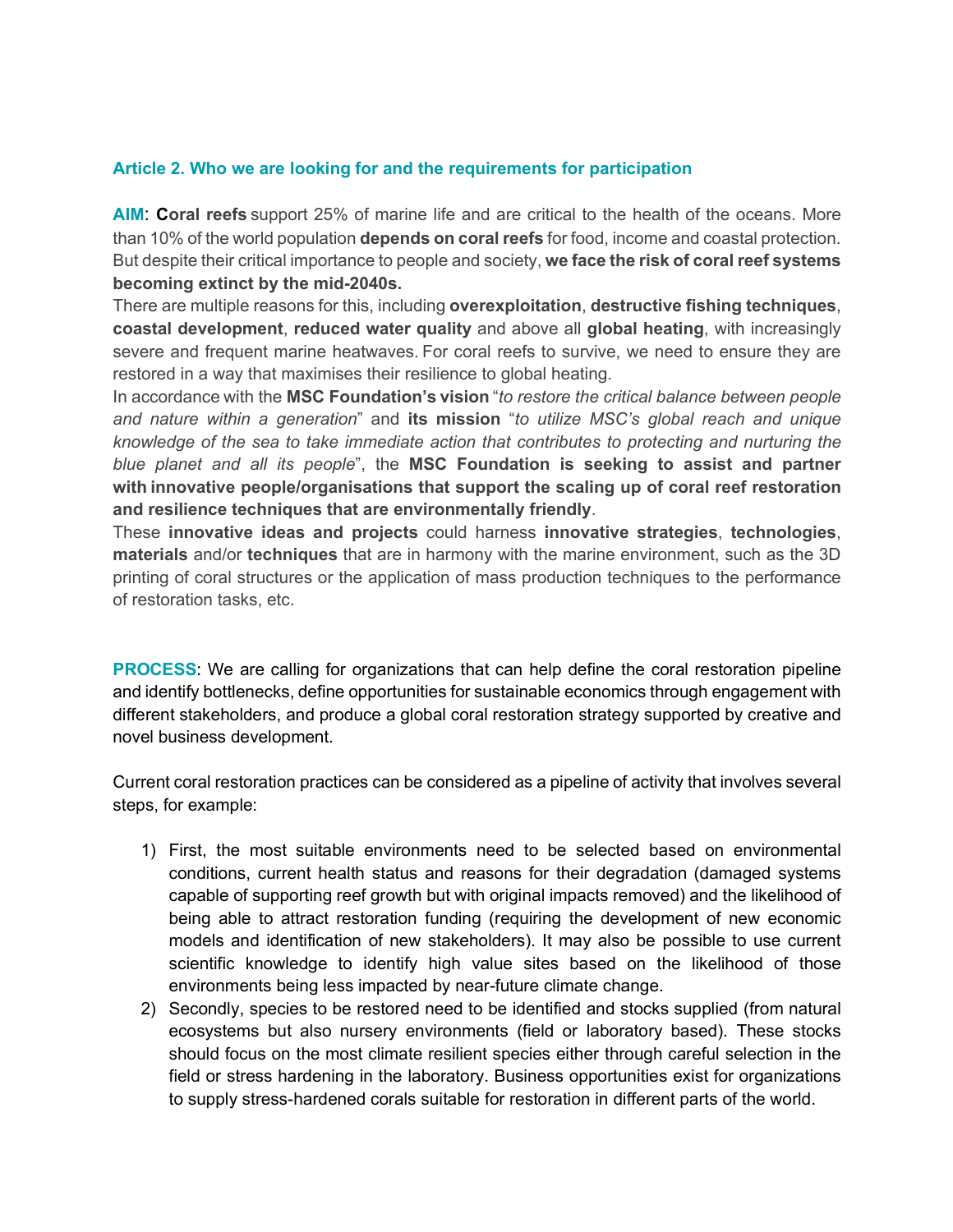- 3) Thirdly, corals need to be put back into the system via the act of out-planting and this needs to be done at industrial levels and across multiple places (potentially using franchise like models to increase the points of restoration delivery). The art of restoration is to increase the ecological footprint relative to the physical footprint and outplanting, and environmental and species selection should recognize this (i.e. by adapting larval distribution and oceanographic models).
- 4) Finally, there needs to be trained individuals capable of overseeing and evaluating restoration success providing opportunities for the development of new training modules and new restoration career pathways.

Consequently, there are several marine issues that need to be solved and the act of coral **restoration needs to be viewed through the lens of best management practices, engineering processes, blended finances, and franchise like restoration business models**, if we are to tackle this global issue.

The MSC Foundation is calling for solutions that support the pipeline of coral restoration activities, including: Solutions identifying high-value sites in environments likely to be less impacted by nearfuture climate change. Solutions that supply stress-hardened corals suitable for use in restoration initiatives in different parts of the world. Solutions for coral outplanting at an industrial level across multiple locations. Solutions that train people to oversee and evaluate restoration success. The proposals could, for example, address questions such as:

What models would be suitable for franchising the restoration of coral habitats? Which techniques could increase the speed of coral outplanting?

# **Article 3. What we offer**

The organization/s offering the solutions best suited to the MSC Foundation's interests will have the opportunity to:

- Collaborate with the MSC Foundation on the potential development of a partnership to integrate and improve their activities or develop new projects
- Receive consulting and support from MSC Foundation Experts and Managers for the development of their project/s
- Gain visibility for their project/s through MSC Foundation channels.

# **Article 4. How it works and deadline for submitting applications**

The initiative will involve the following phases, with the times indicated below:

- Submission of applications:  $31<sup>st</sup>$  of May, 2022
- Applications will be evaluated, and the selected organizations will be contacted by  $7<sup>th</sup>$ November, 2022.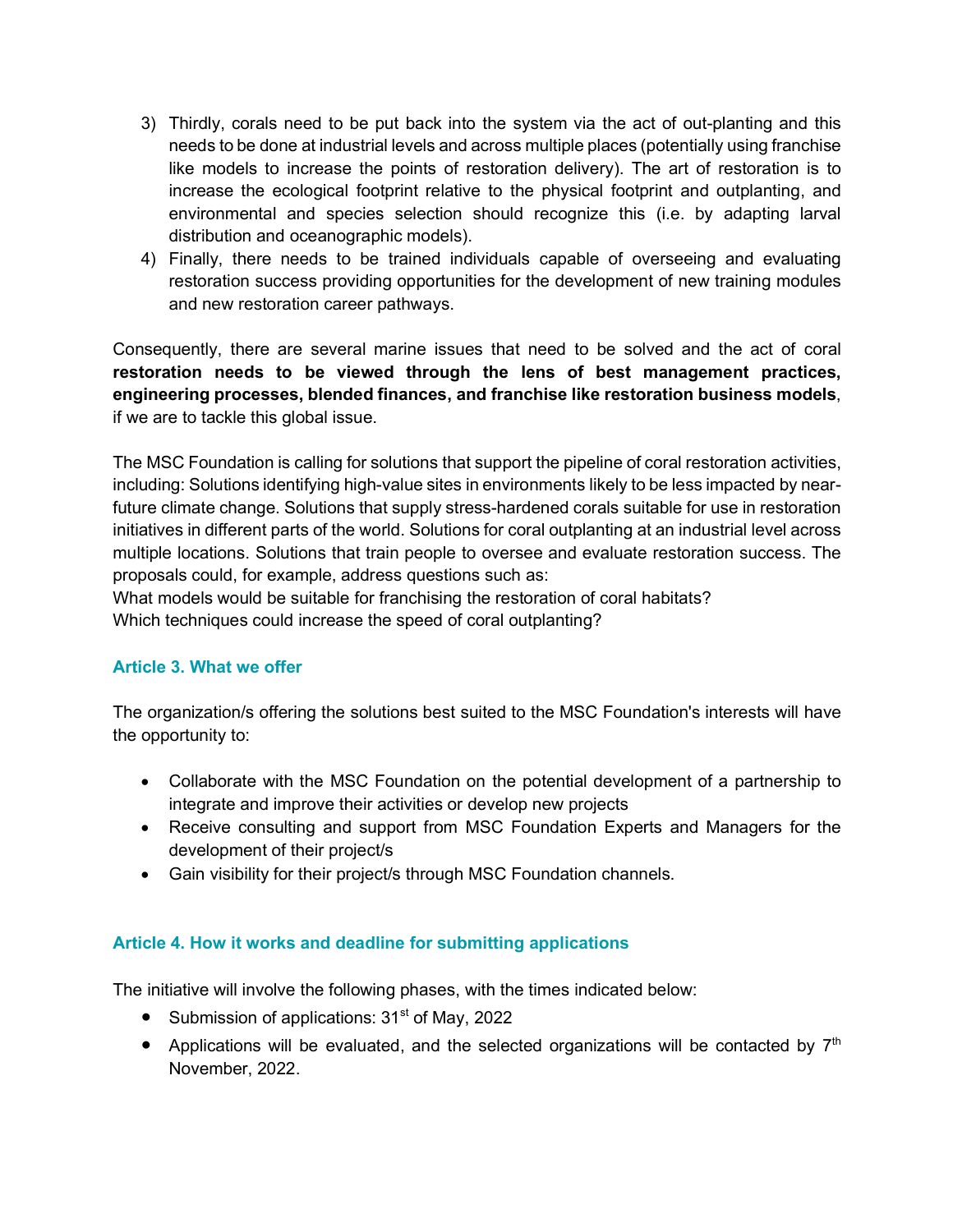• The top 3 selected solutions will be awarded during an event which will be organized on a cruise ship in Autumn 2022.

### **Article 5. How to apply**

Applications can be submitted in English by filling in an online application form by the  $30<sup>th</sup>$ September, 2022. Participants must apply by filling in the dedicated form published on the website www.levillagebyca.it. The applicants will have to upload a pitch in .pdf or .ppt format with a maximum size of 20MB. The application form can be reached at the following link: https://levillagebyca.it/itmsc-foundation-for-coral-restoration/

### **Article 6. Evaluation of applications**

- 1. First skimming of received applications by the Advisory Board of MSC Foundation.
- 2. Submission to the jury of pre-selected projects for their evaluation.
- 3. The top 3 selected projects will be awarded during an event which will be held on a MSC cruise ship in Autumn 2022.

### **Article 7. Elements subject to evaluation**

The following criteria will drive the applicant selection:

- **Relevance** of the proposal to the goals of the call;
- **Innovativeness** of the proposed solution;
- **Impact** of the proposed solution related to the field of this call, and why it would shift the needle relative to other techniques and solutions
- **Environmental Impact** of the proposed solution; environmental impacts that may occur during a) the development of the solution and b) the implementation of the solution and should take into consideration the full project life cycle (eg impacts of any material design / footprint etc);
- **Evidence-based of the solution:** service/technology development phase; has the proposed solution been proven its effectiveness? (where, under which conditions and when); is it completely new or an amalgamation of other proven technologies and solutions. What are the risks of failure based on this?
- **Cost-Effectiveness:** the ability of the solution to have an impact consistent with the investment made, relative to other restoration solutions within the region.
- Please notice that in general, the coral restoration domain the geographical context where the solution is applied determine the inquired cost of its application.
- **Expertise of the applicant-s,** know–how in managing and applying the solution;
- **Applicability of the solution for the primary region of interest (the Caribbean)** but applicants are also invited to comment on the wider global applicability. It would be hugely valuable to provide a solution that has wide applicability but most importantly for MSCF is that it would be applicable in the Caribbean region.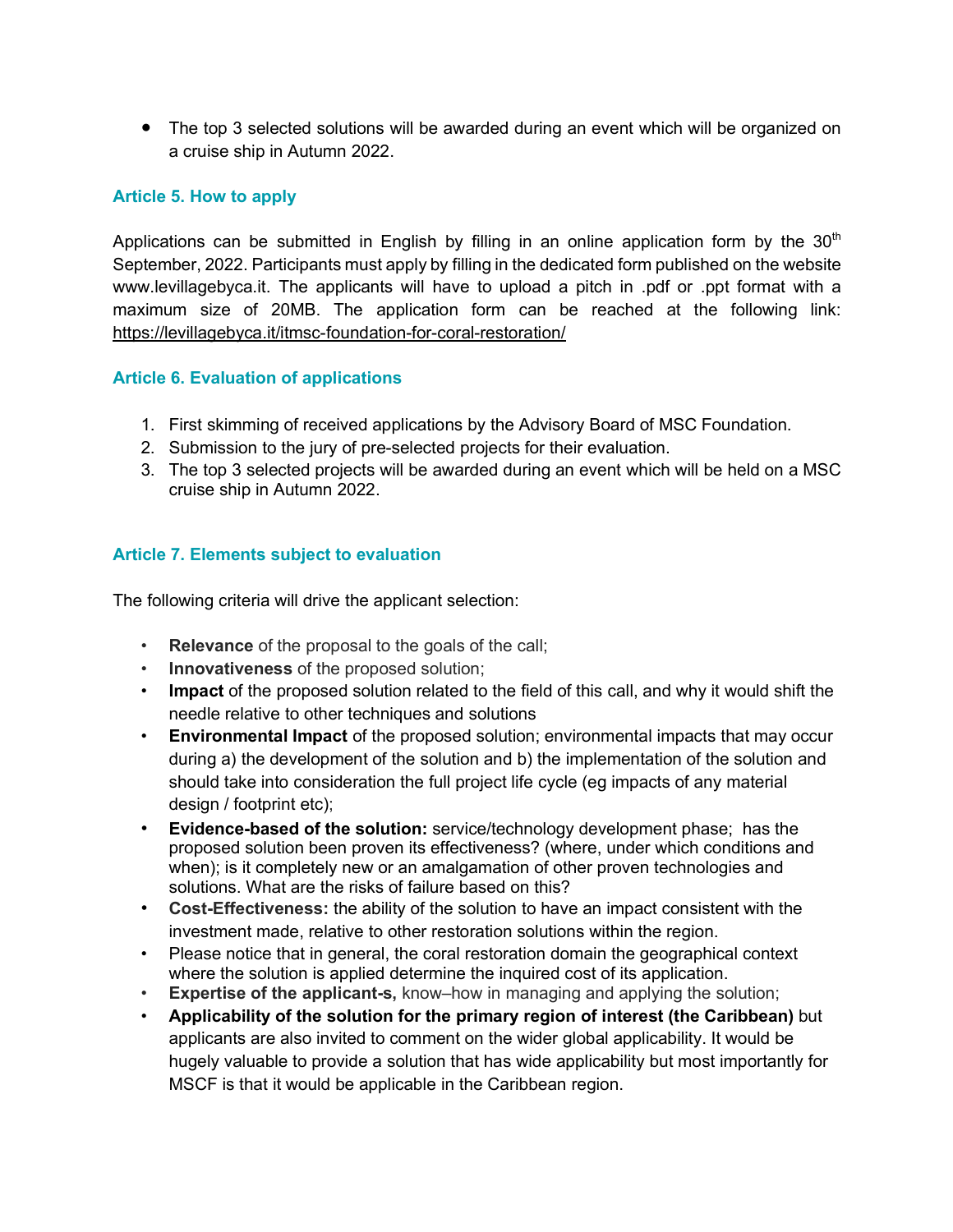#### **Article 8. Protection of privacy and confidentiality**

The interested parties, by submitting their application, give their consent to the processing of their personal data. Le Village by CA Milano is the owner of the data collected. The data will be processed in compliance with Article 13 of EU regulation 2016/679 "Code regarding the protection of personal data", the data provided by the participant in this initiative will be processed in accordance with the provisions contained in the Data Protection Code personal, as well as the contents referred to in the privacy policy that the participant accepts at the time of registration. All those involved, in each phase of the activity envisaged by the Partner and even after its conclusion, undertake to ensure the confidentiality of information relating to the ideas and projects presented acquired under the initiative.

#### **Article 9. Guarantees and Indemnities**

Participants in the "SeAct - Scaling Up Coral Restoration" initiative guarantee that the contents sent:

- do not contain illegal material, prohibited by law or contrary to what is indicated in this Call;
- do not contain material in violation of the rights, positions or claims of third parties (with reference to the law on copyright and industrial property and other applicable laws or regulations);
- they are freely and legitimately usable in accordance with the provisions of this Call, as the participant is the owner of the rights of use of the same, or as he has acquired their availability from all those entitled to them, having taken care of the full compliance and / or satisfaction of the rights, also of an economic nature, due to the authors of the contents and / or works from which such contents are derived and / or extracted, or to other subjects entitled to, or due for the use of related rights pursuant to of law. Those who participate in the "SeAct - Scaling Up Coral Restoration" initiative declare that they are aware that the responsibilities, including criminal ones, of the contents of the projects delivered, for the purpose of participating in the initiative governed by this Notice, are their sole and exclusive responsibility, indemnifying until from now Le Village by CA Milano from any claim and / or action advanced by any third-party claim. Le Village by CA Milano reiterates its extraneousness to any act and behavior carried out during the course of the event by individual participants that constitute a violation of current civil and criminal laws. Participants in the "SeAct - Scaling Up Coral Restoration" initiative declare that all guarantees and indemnities referred to in this article are complete, truthful, and concretely provided both at the time of application and during the entire initiative.

#### **Article 10. Acceptance of the Call**

Application to the initiative implies the total and unconditional acceptance of this Call, which the participants declare that they have read, understood, and accepted.

#### **Article 11. Updates to the Call**